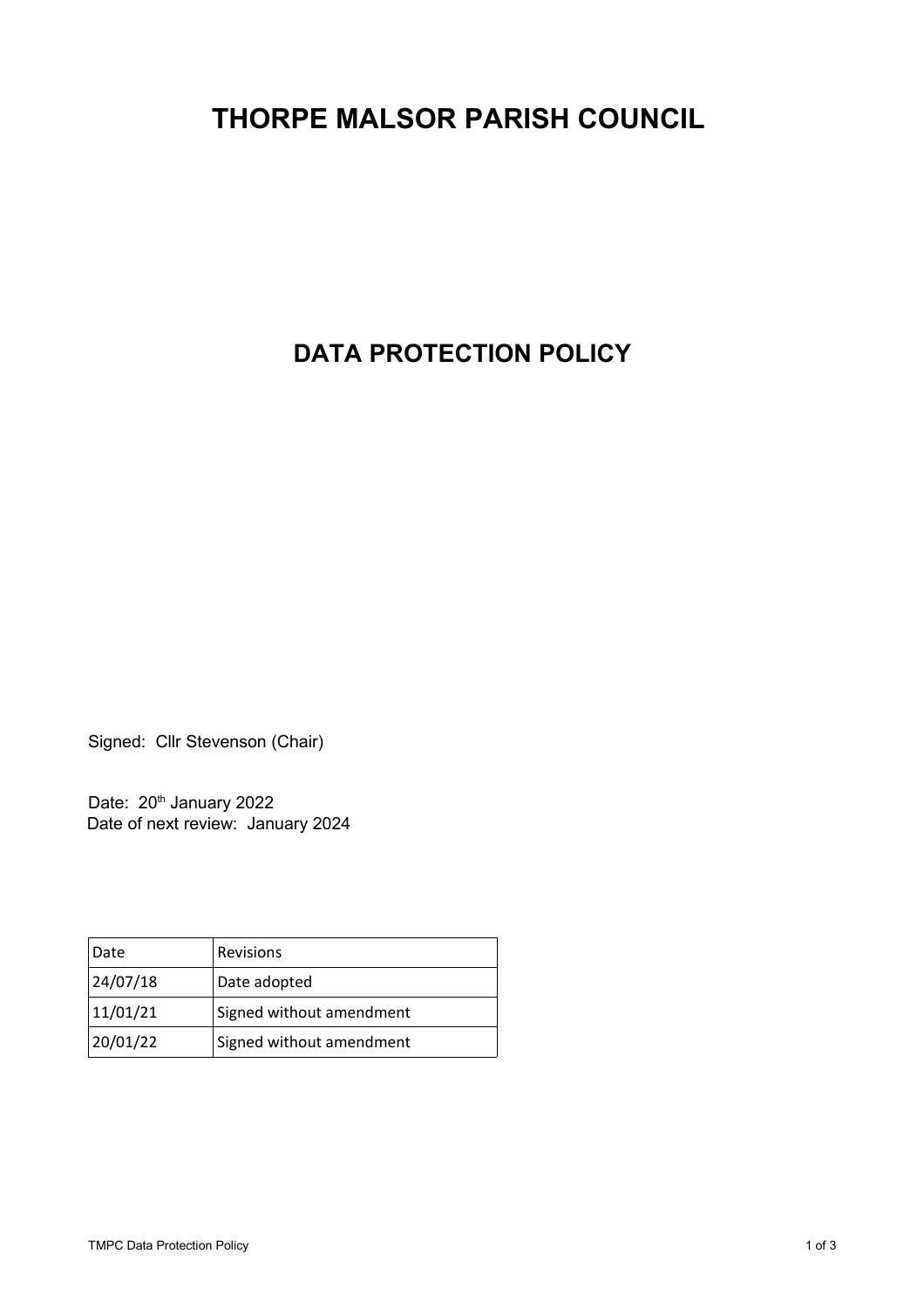# **THE DATA PROTECTION POLICY**

Thorpe Malsor Parish Council recognises its responsibility to comply with the General Data Protection Regulations (GDPR) 2018 which regulates the use of personal data. This does not have to be sensitive data; it can be as little as a name and address.

## **GENERAL DATA PROTECTION REGULATIONS (GDPR)**

The GDPR sets out high standards for the handling of personal information and protecting individuals' rights for privacy. It also regulates how personal information can be collected, handled and used. The GDPR applies to anyone holding personal information about people, electronically or on paper.

When dealing with personal data, Thorpe Malsor Parish Council staff and members must ensure that:

#### **Data is processed fairly, lawfully and in a transparent manner**

This means that personal information should only be collected from individuals if staff have been open and honest about why they want the personal information.

#### **Data is processed for specified purposes only**

This means that data is collected for specific, explicit and legitimate purposes only.

#### **Data is relevant to what it is needed for**

Data will be monitored so that too much or too little is not kept; only data that is needed should be held.

#### **Data is accurate and kept up to date and is not kept longer than it is needed**

Personal data should be accurate, if it is not it should be corrected. Data no longer needed will be shredded or securely disposed of.

#### **Data is processed in accordance with the rights of individuals**

Individuals must be informed, upon request, of all the personal information held about them.

#### **Data is kept securely**

There should be protection against unauthorised or unlawful processing and against accidental loss, destruction or damage.

#### **STORING AND ACCESSING DATA**

Thorpe Malsor Parish Council recognises its responsibility to be open with people when taking personal details from them. This means that staff must be honest about why they want a particular piece of personal information.

Thorpe Malsor Parish Council may hold personal information about individuals such as their names, addresses, email addresses and telephone numbers. These will be securely kept at the Clerk's home address and not available for public access. All data stored on the Thorpe Malsor Parish Council Office computer is password protected. Once data is not needed any more, is out of date or has served its use and falls outside the minimum retention time of Councils document retention policy, it will be shredded or securely deleted from the computer.